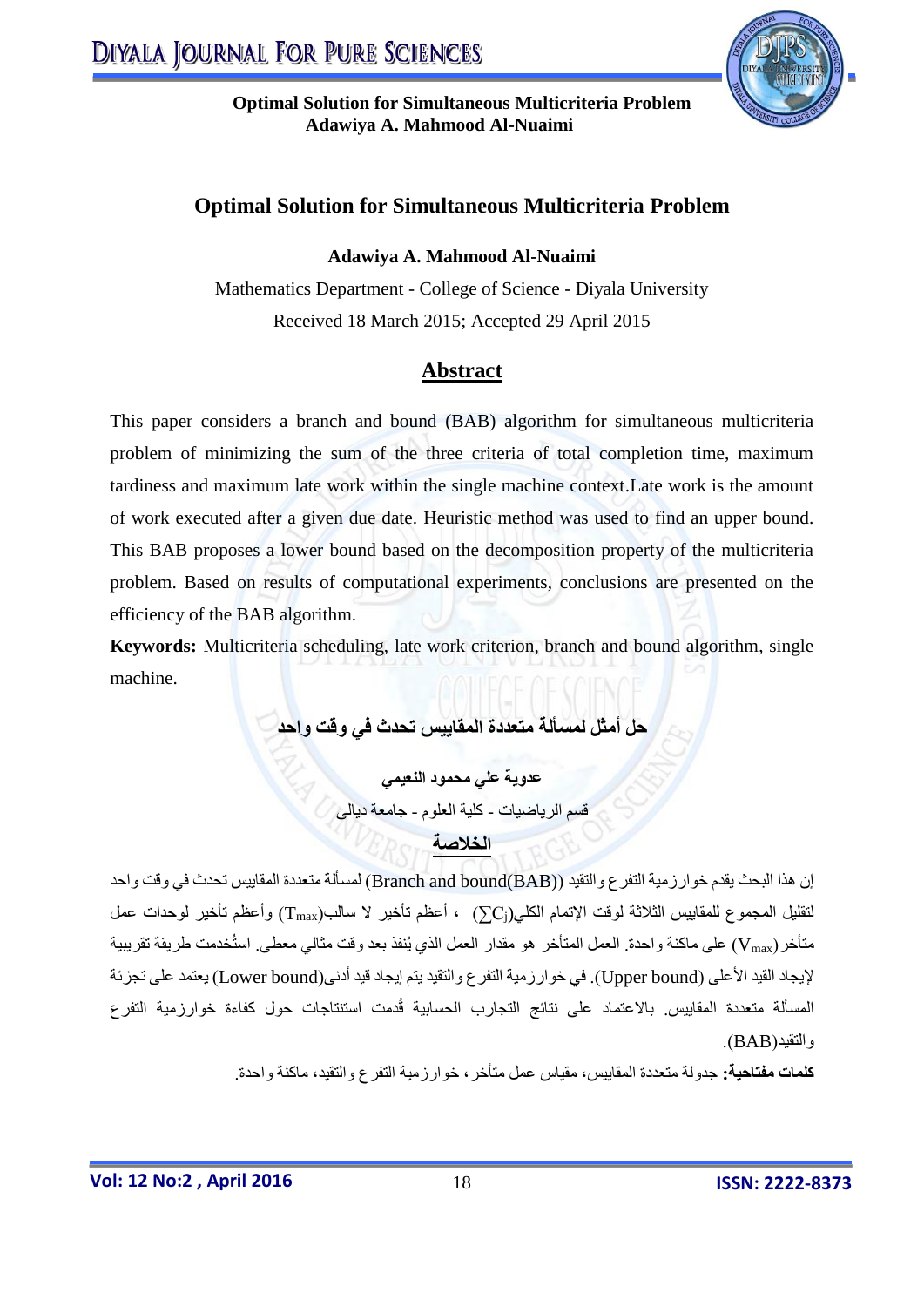

### **Introduction**

 The machine scheduling problem plays important role in manufacturing and production systems as well as in information systems. The basic scheduling problem can be described as finding for each task (job), an execution interval on one or more than one machine such that the resulting solution, which is called a schedule minimizes the given objective function ([4], [3]). The jobs j  $(i=1,2,...,n)$  require processing times  $(p_i)$ , due dates  $(d_i)$ , define completion times (  $=\sum$ j  $i = 1$  $C_j = \sum p_i$ ) for particular schedule of jobs.

 For many years, scheduling researchers focused on single regular performance measures that are non-decreasing in job completion time. Typically, each criterion has been studied separately, even though most real life scheduling problems involve multiple criteria [7]. However, few studies considered multiple criteria together. Most multicriteria scheduling problems are NP-hard in nature [1], where NP means Non-Deterministic Polynomial time.

The late work criterion for job i in a given schedule is defined as follows:

$$
V_j = min\{max\{0, C_j - d_j\}, p_j\}.
$$

 The problems that contain the late work criterion were studied by Potts, Van Wassenhove [9] and Blazewicz [2].

Some applications of the late work problems occur in control procedures and production planning ([2],[9]).

 The organization of this paper is as follows. Section 2 presents simultaneous optimization of multicriteria. Section 3 provides a general framework of a branch and bound is proposed, incorporating techniques to calculate upper and lower bounds of the criterion value. Section 4 summarizes results of computational experiments and it is followed by conclusions are given in section 5.

#### **Simultaneous minimization of multicriteria**

The three performance criteria were indicated by the cost function  $f_i$  (i=1,2,3) are transferred into single composite objective function  $F: S \rightarrow R$ , where S is the set of all schedules. We restrict F to a linear composition of the performance criteria  $f_i$ . The optimization problem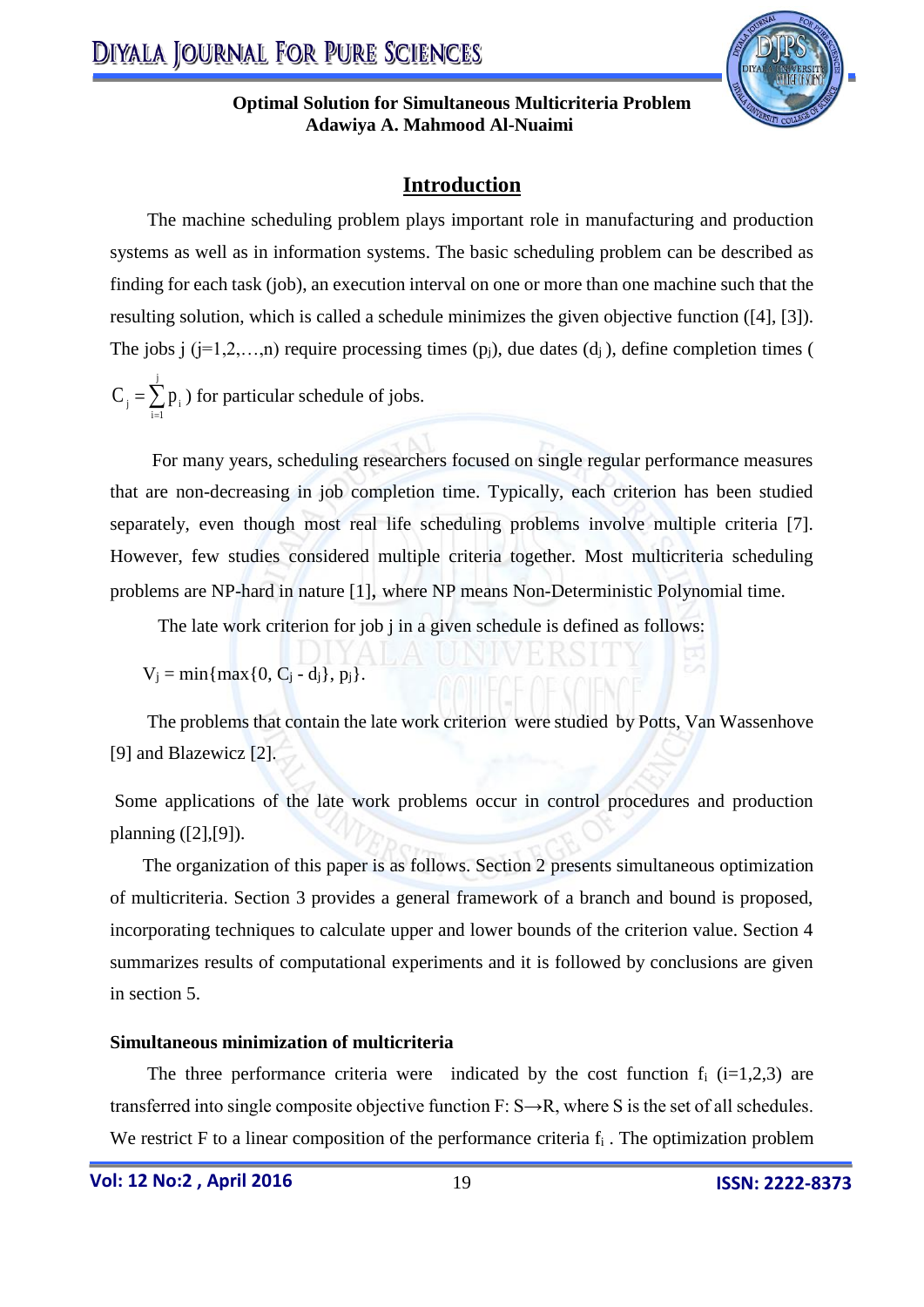

for the performance criteria of total completion time ( $\Sigma$ C<sub>i</sub>), maximum tardiness ( $T_{\text{max}}$ ) and maximum late work (  $V_{max}$ ) is denoted by  $1/\sum C_j + T_{max} + V_{max}$  and called it (P). The problem (P) from the class of simultaneous optimization can be modeled as follows:



Where  $\sigma$  is a given schedule of the jobs j, (j=1,...,n) and S is the set of all schedules.

 The goal in problem (P) is to find a processing order of the jobs on a single machine to minimize the sum of total completion time, maximum tardiness and the maximum late work  $(i.e.1//\sum C_j + T_{max} + V_{max})$ . The problem (P) is decomposed into three subproblems (S1), (S2) and (S3) with a simpler structure as follows:

$$
\begin{aligned}\n\mathbf{Z1} &= \lim_{\sigma \in S} \{ \sum_{j=1}^{n} \mathbf{C}_{\sigma(j)} \} \\
\mathbf{S.t.} \\
\mathbf{C}_{\sigma(1)} &= \mathbf{p}_{\sigma(1)} \qquad \qquad \text{...(S1)}\n\end{aligned}
$$

$$
C_{\sigma(j)}=C_{\sigma(j\text{-}1)}+p_{\sigma(j)} \qquad \qquad j\text{=}2,3,\ldots,n
$$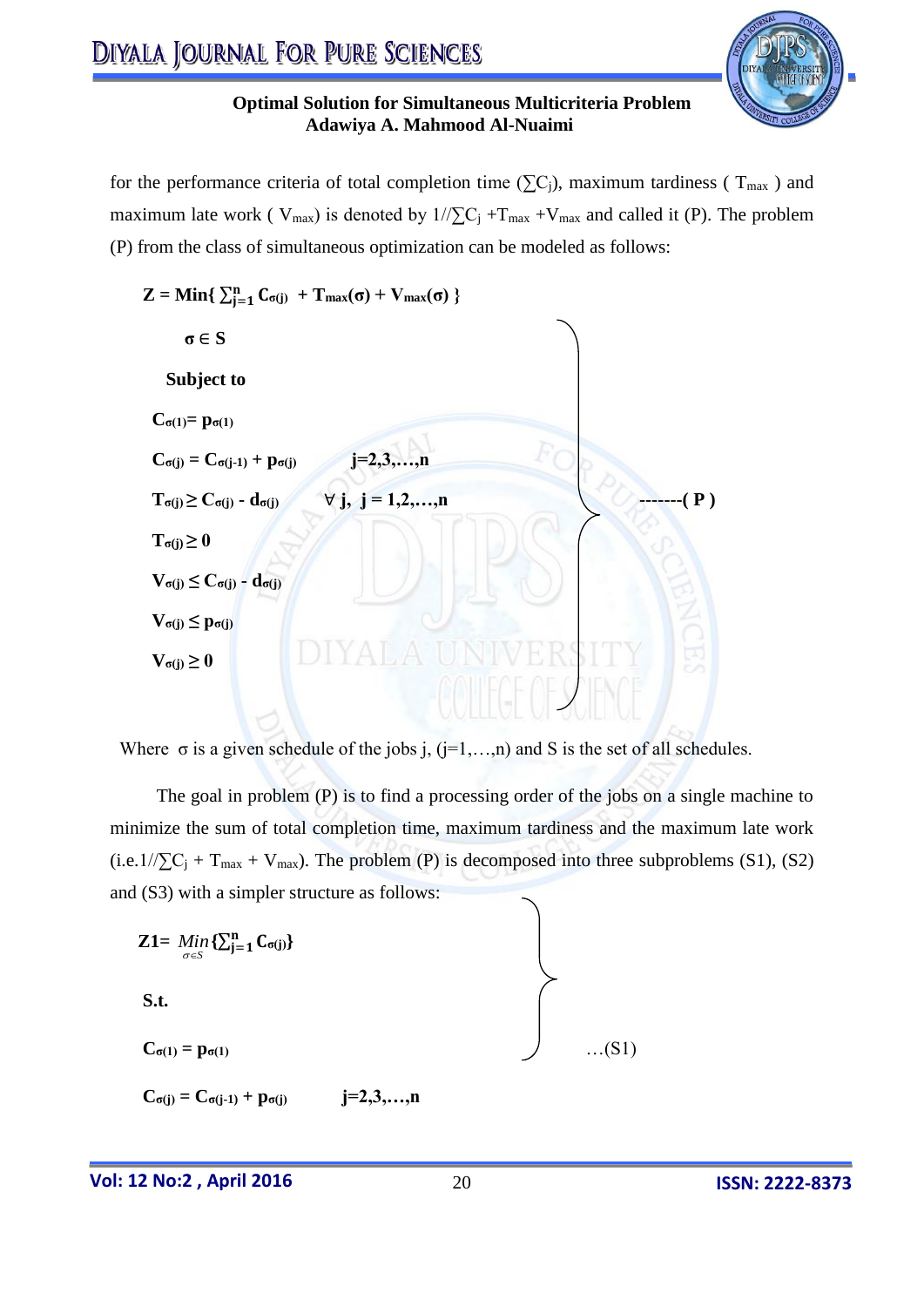

 The sub problem (S1) was solved by the SPT (Shortest Processing Time) rule, that is, sequencing the jobs in non-decreasing order of their processing times  $p_i$ .

Z2= Min { T<sub>max</sub>(
$$
\sigma
$$
)}  
\nS.t.  
\n $T_{\sigma(j)} \ge C_{\sigma(j)} - d_{\sigma(j)}$   $\forall$  j, j = 1,2,...,n ... (S2)

 $\mathbf{T}_{\sigma(i)} \geq 0$ 

 The sub problem (S2) was solved by the EDD (Earliest Due Date) rule, that is, sequencing the jobs in non-decreasing order of their due dates d<sub>i</sub>.

 **Z3=**  *S Min* **{Vmax(σ)} S.t. Vσ(j) ≤ Cσ(j) - dσ(j)** ∀ **j, j = 1,2,…,n …(S3) Vσ(j) ≤ pσ(j) Vσ(j) ≥ 0** 

The sub problem (S3) is solved by Lawler's algorithm (LA) [8].

#### **Branch and Bound (BAB) algorithm**

Branch and Bound (BAB) algorithm is a general procedure for solving many types of combinatorial optimization problem. BAB method is the most widely solution technique that is used in scheduling [5].This method is the typical example of the implicit enumeration approach, which can find an optimal solution by systematically examining subsets of feasible solutions. The procedure is usually described by means of search tree with nodes that correspond to these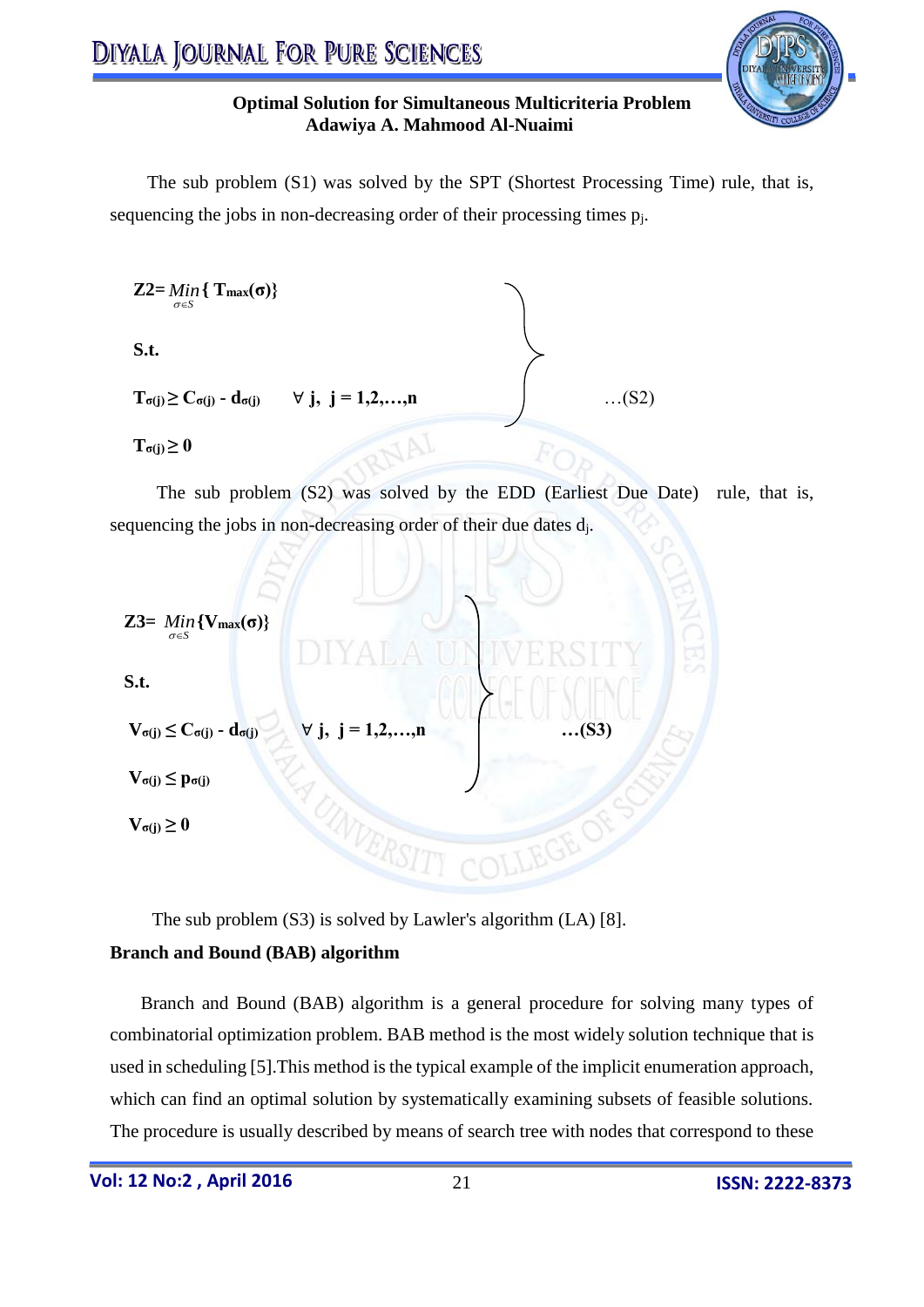

subsets. From each node for a partially complete solution there grows a number of new branches which replace the original one by set of new smaller problems that are mutually exclusive. There are two common types of branching: the forward branching, that is, the jobs are sequenced one by one from the beginning and the backward branching , that is, the jobs are sequenced one by one from the end. To minimize an objective function Z, for a particular scheduling problem, the BAB method successively partitions the problem into subsets by using a branching procedure and computes bound by using a lower bounding procedure. By these procedures the subsets which are found not to include any optimal solution are excluded. This leads to at least one optimal solution. The bounding procedure is used to calculate a lower bound (LB) on the solution to each generated subproblem. For each node, LB is calculated which is the cost of the scheduling jobs (depending on the objective function) and the cost of the unscheduled jobs (depending on the derived lower bound). If this node has a value LB greater than or equal to the upper bound (UB) the upper bound is usually defined as the minimum of the values of all feasible solutions currently found, then this node is dominated and one of the remaining nodes that has the least LB is chosen. If the branching ends at a complete sequence of jobs, then this sequence is evaluated and if its value is less than the current UB, this UB is reset to take that value. The procedure is repeated until all nodes have been considered, i.e., in the search tree LB≥UB for all nodes. A feasible solution with this UB is an optimal solution for this problem. To solve the problem (P) by using the branch and bound (BAB) algorithm, lower and upper bounds were calculated by using the following techniques:

#### **Heuristic technique**

At the beginning of the solution process, the initial upper bound UB is determined for the problem under consideration and used in BAB algorithm.

The heuristic method gives UB is obtained by the (SPT) rule, that is sequencing the jobs in non-decreasing order of their processing times  $(p_i)$ , j=1,2,...,n. For the resulting schedule compute  $UB = \sum_{j=1}^{n} C_j + T_{max} + V_{max}$ .

#### **Decomposing technique**

Decomposing the problem (P) into three subproblems (S1), (S2) and (S3) as mentioned above is used to find the lower bound (LB). Then the lower bound (LB)of the problem (P) is the sum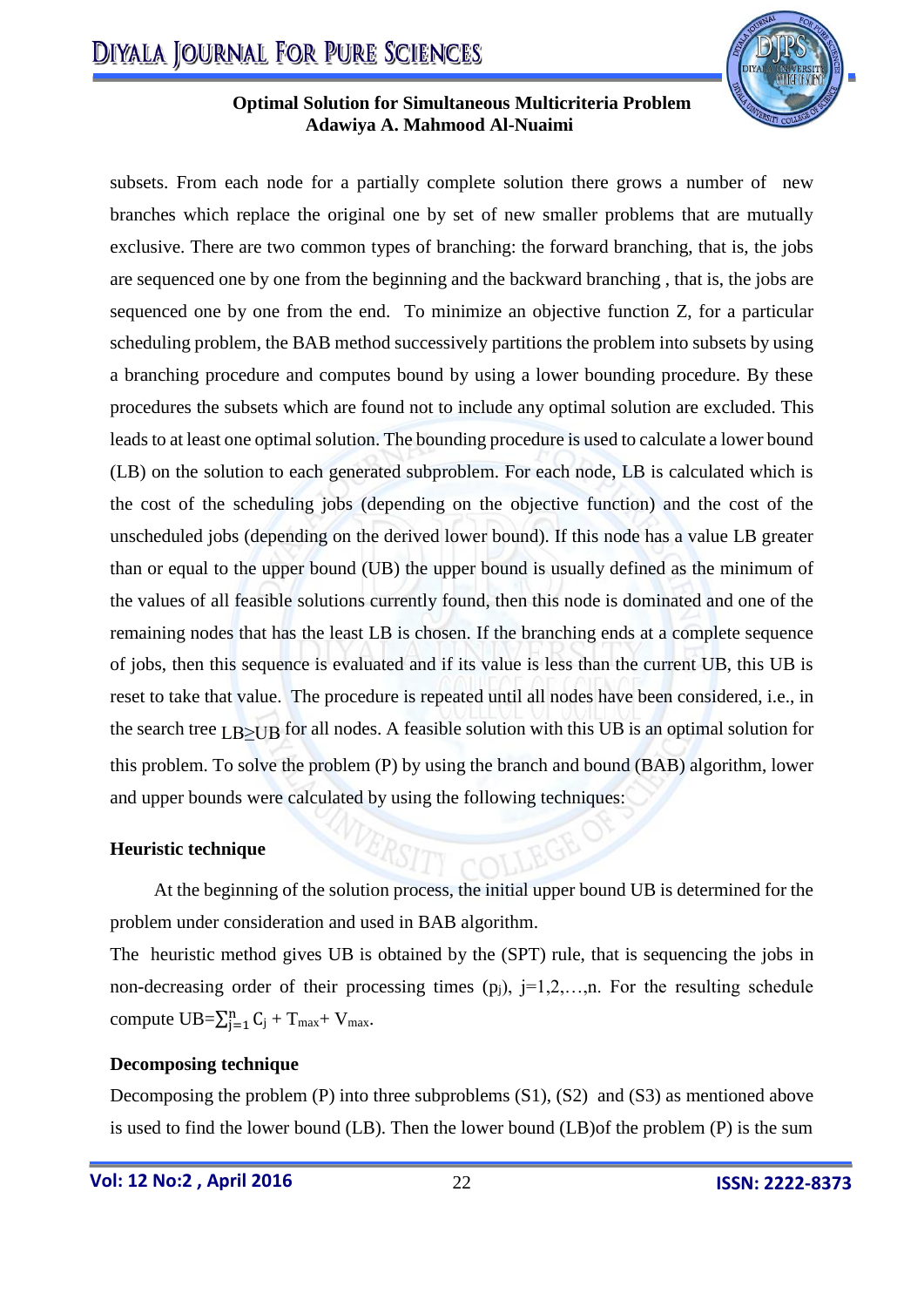

of minimum values of the subproblems (S1), (S2) and (S3).It is easily to solve optimality for (S1), (S2) and (S3) by SPT rule, EDD rule and Lawler's algorithm (LA) respectively since the decomposition has simpler structure than (P).

Let  $Z_1$ ,  $Z_2$  and  $Z_3$  be the minimum values of  $(S_1)$ ,  $(S_2)$  and  $(S_3)$ , then applying the following theorem to get a lower bound for (P).

### **Theorem (3.2) [6]**

If  $Z1$ ,  $Z2$ ,  $Z3$  and  $Z$  are the minimum objective function values of  $(S1)$ ,  $(S2)$ ,  $(S3)$  and  $(P)$ respectively then  $Z1+Z2+Z3 \leq Z$ .■

By applying theorem (3.2) a lower bound (LB) for the problem (P) is given by

 $LB = Z1 + Z2 + Z3$ .

### **Test problems with computational experiments**

Test problems were generated as follows:

For each job j, an integer processing time  $p_i$  is generated from the discrete uniform distribution in the interval  $[1,10]$ . Also, for each job j, an integer due date  $d_i$  is generated from the discrete uniform distribution [P(1-TF-RDD/2),P(1-TF+RDD/2)], where  $P = \sum_{i=1}^{n}$ ∓  $P = \sum_{j=1}^{n} p_j$ , depending on the

relative range of due date (RDD) and on the average tardiness factor (TF). For both parameters, the values 0.2, 0.4, 0.6, 0.8, 1.0 are considered [9]. For each selected value of n, two problems are generated for each of the five values of parameters producing 10 problems for each value of n, where the number of jobs n=5, 10, 15, 20.

The BAB algorithm was tested on the problem (P) by coding it in Matlab R2009b and running on a personal computer hp with Ram 2.50 GB. The computational results (optimal, upper bound (UB), lower bound (LB) and the time (in seconds) which is required for the BAB algorithm) for the problem  $(P)$  are given in the tables  $(4.1), \ldots, (4.4)$ . Computation is abandoned for the problem, whenever that problem could not be solved to optimality within the time limit of 1800 second. All of these tables have:

**\***: indicates that the optimal solution equal to the UB value.

**\*\***: indicates that the optimal solution equal to the LB value.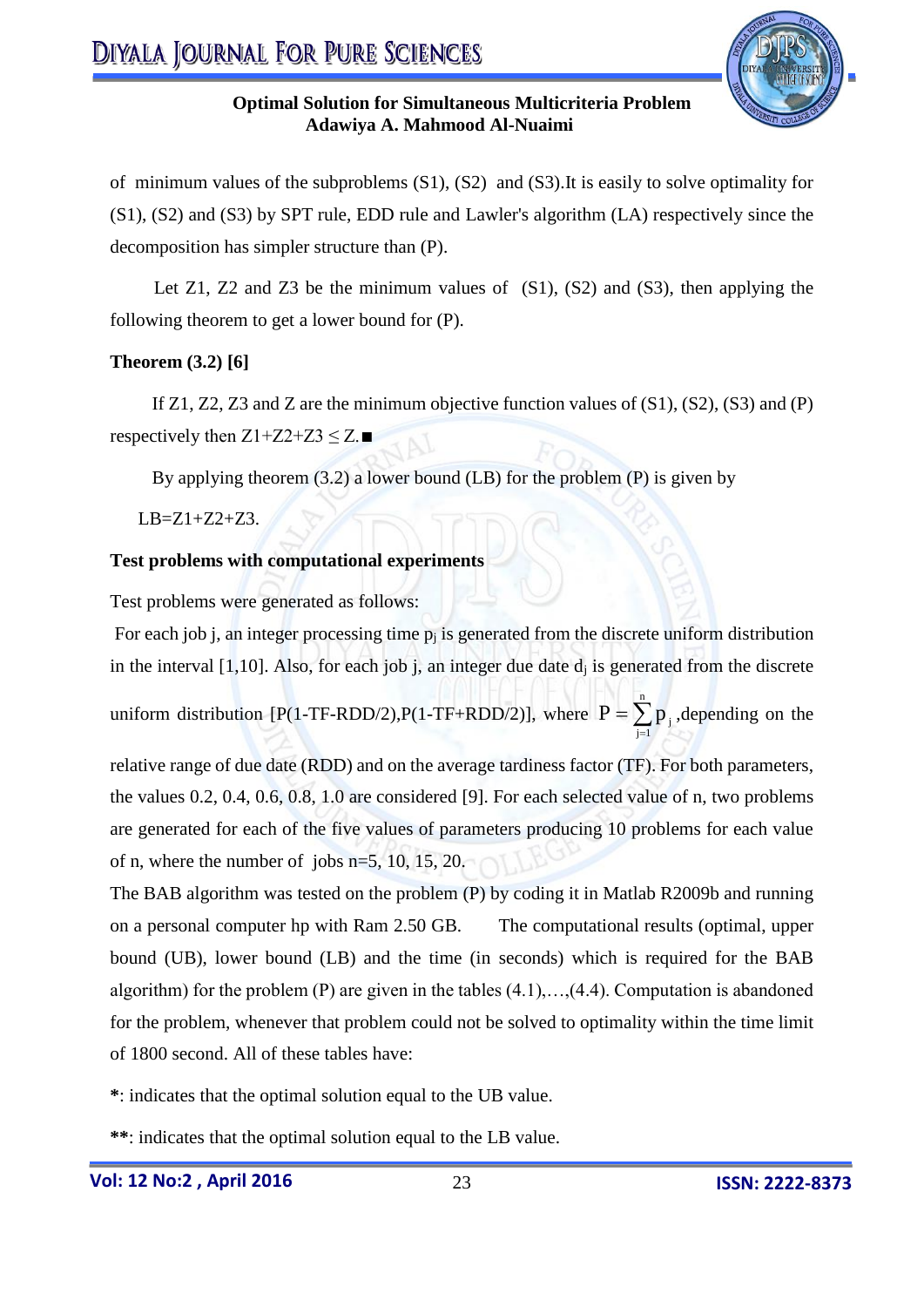

Nodes = the generated nodes number.

Status = 
$$
\begin{cases} 1, & \text{if the example is solved} \\ 0, & \text{otherwise} \end{cases}
$$

## **Table (4.1): The results of LB, UB and computational time of BAB algorithm for n=5.**

| <b>EX</b>      | Optimal | <b>UB</b> | LB     | <b>Nodes</b>     | <b>Time</b> | <b>Status</b> |
|----------------|---------|-----------|--------|------------------|-------------|---------------|
| $\mathbf{1}$   | 78      | 78*       | $78**$ | $\boldsymbol{0}$ | 0.0953      | $\mathbf{1}$  |
| $\overline{2}$ | 81      | $81*$     | 78     | 205              | 0.1514      | $\mathbf{1}$  |
| 3              | 82      | $82*$     | 80     | 205              | 0.1508      | $\mathbf{1}$  |
| 4              | 85      | $85*$     | 84     | 197              | 0.1531      | $\mathbf{1}$  |
| 5              | 61      | $61*$     | 58     | 205              | 0.1538      | $\mathbf{1}$  |
| 6              | 67      | $67*$     | 63     | 201              | 0.1552      | $\mathbf{1}$  |
| 7              | 82      | $82*$     | 79     | 205              | 0.1525      | $\mathbf{1}$  |
| 8              | 53      | 56        | 50     | 205              | 0.1525      | $\mathbf{1}$  |
| 9              | 125     | 133       | 120    | 205              | 0.1619      | $\mathbf{1}$  |
| 10             | 76      | 76*       | 74     | 205              | 0.1517      | 1             |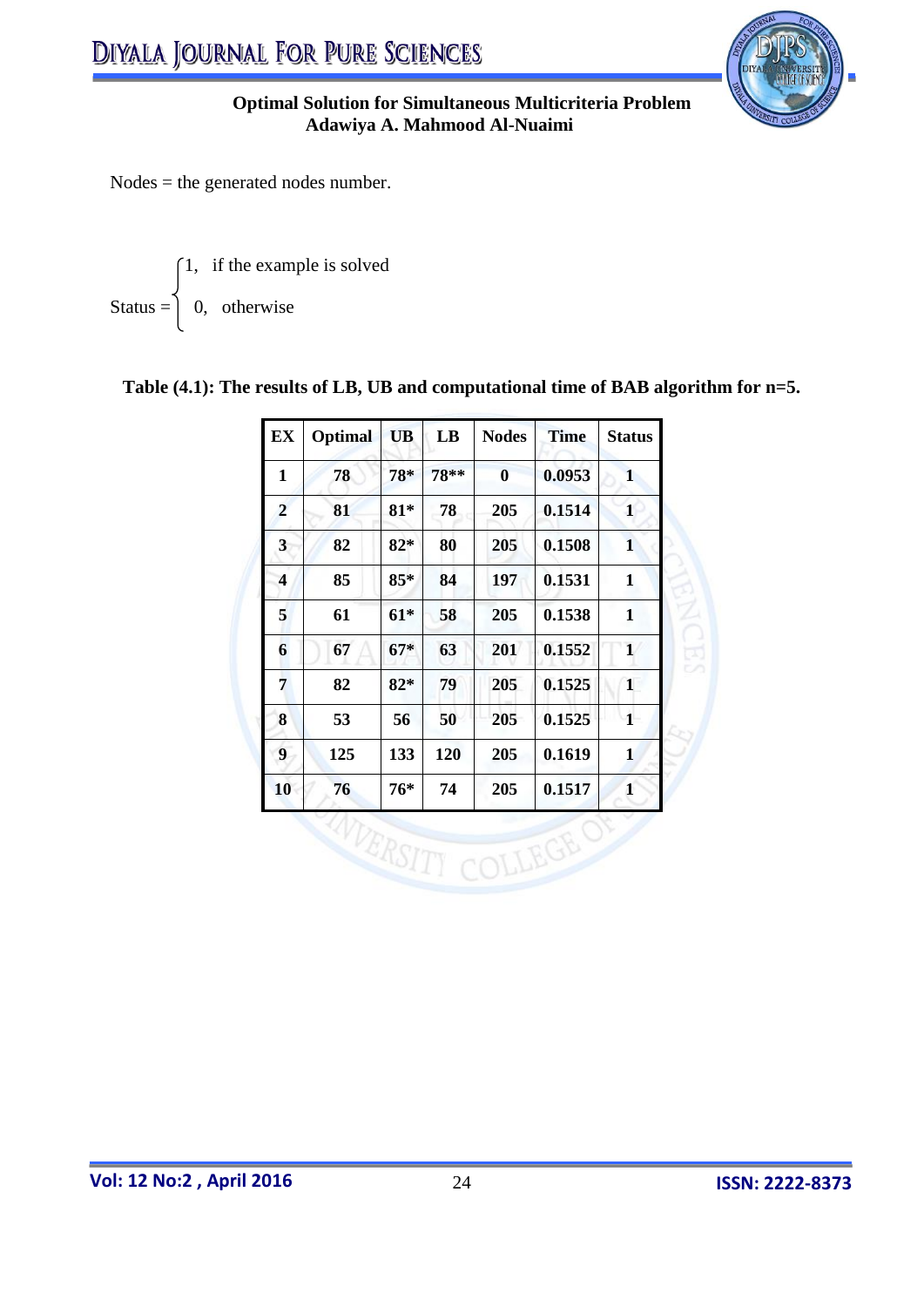

| EX               | Optimal | <b>UB</b> | LB      | <b>Nodes</b> | <b>Time</b> | <b>Status</b> |
|------------------|---------|-----------|---------|--------------|-------------|---------------|
| 1                | 282     | $282*$    | 279     | 5657326      | 506.6223    | 1             |
| $\overline{2}$   | 206     | 212       | 193     | 4122810      | 385.2171    | $\mathbf{1}$  |
| 3                | 221     | 222       | 216     | 4670291      | 445.2931    | 1             |
| 4                | 284     | 298       | 278     | 5198020      | 501.9450    | 1             |
| 5                | 285     | $285*$    | 282     | 5096528      | 493.1460    | 1             |
| 6                | 209     | 213       | 192     | 3554677      | 344,2807    | 1             |
| 7                | 262     | $262*$    | 247     | 5456751      | 504.6112    | 1             |
| 8                | 185     | $185*$    | 167     | 3445637      | 324.2903    | 1             |
| $\boldsymbol{9}$ | 283     | $283*$    | 283**   | $\bf{0}$     | 0.0967      | $\mathbf{1}$  |
| 10               | 246     | $246*$    | $246**$ | $\bf{0}$     | 0.0932      | 1             |

### **Table (4.2): The results of LB, UB and computational time of BAB algorithm for n=10.**

**Table (4.3): The results of LB, UB and computational time of BAB algorithm for n=15.** 

**DIYALA UNIV** 

| <b>EX</b> | <b>Optimal</b> | <b>UB</b> | LB     | <b>Nodes</b> | <b>Time</b> | <b>Status</b> |
|-----------|----------------|-----------|--------|--------------|-------------|---------------|
| 1         | 179            | 185       | 167    | 14513069     | 385.1171    | $\mathbf{1}$  |
| 2         | 209            | 215       | 181    | 4374962      | 553.1596    | $\mathbf{1}$  |
| 3         | 75             | 86        | 39     | 58992398     | 1800.003    | $\bf{0}$      |
| 4         | 35             | $35*$     | 24     | 28756475     | 1382.003    | $\mathbf{1}$  |
| 5         | 48             | 48*       | 48**   | $\bf{0}$     | 0.0870      | 1             |
| 6         | 78             | 78*       | 78**   | $\bf{0}$     | 0.0790      | 1             |
| 7         | 267            | 287       | 234    | 9623513      | 165.4119    | $\mathbf{1}$  |
| 8         | 94             | $94*$     | $94**$ | 0            | 0.0963      | 1             |
| 9         | 169            | $169*$    | 166    | 15328643     | 493.7634    | $\mathbf{1}$  |
| 10        | 89             | 98        | 42     | 35246319     | 1800.003    | $\bf{0}$      |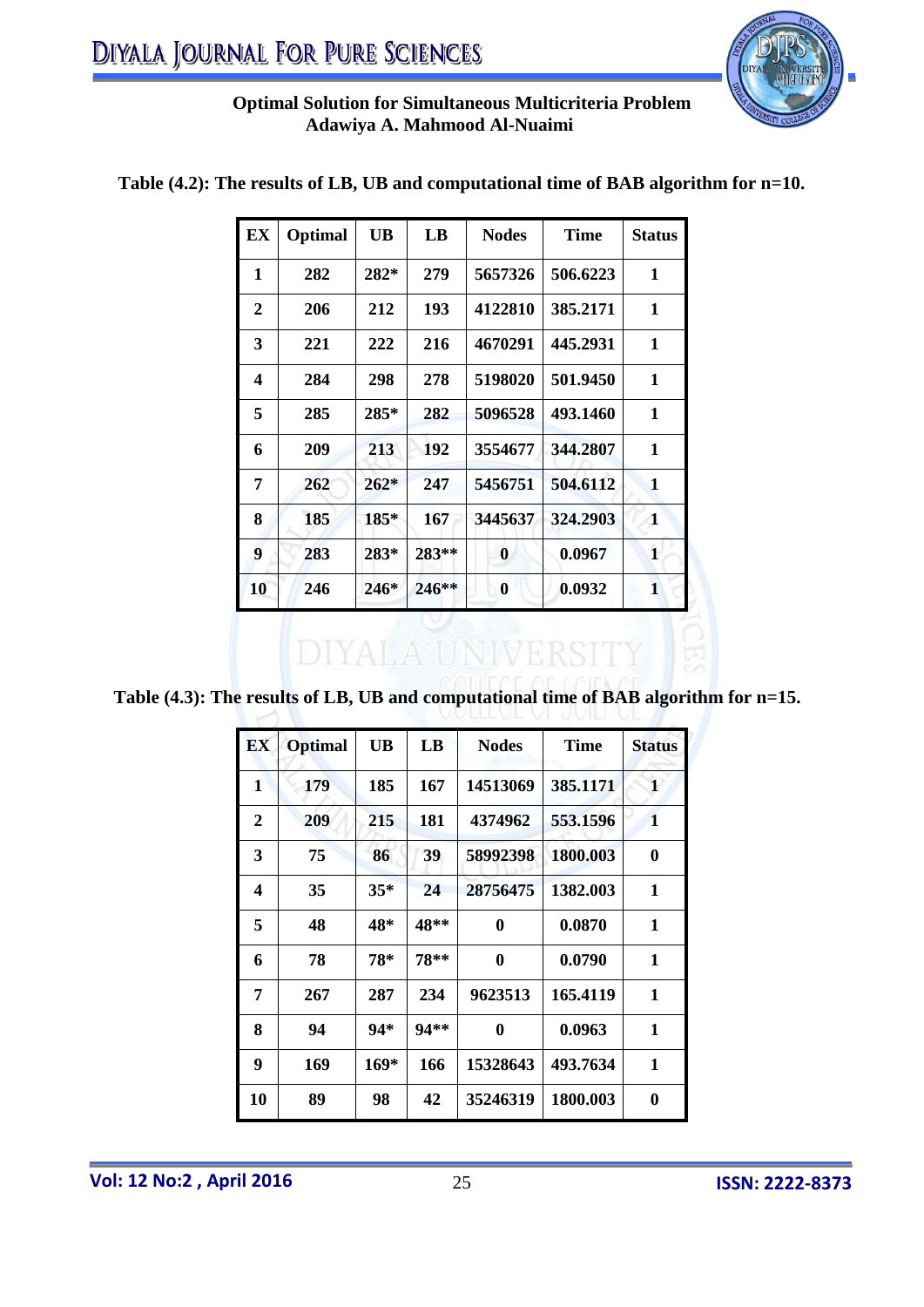

| EX               | Optimal | <b>UB</b> | LB    | <b>Nodes</b>     | <b>Time</b> | <b>Status</b> |
|------------------|---------|-----------|-------|------------------|-------------|---------------|
| 1                | 266     | $266*$    | 241   | 19974588         | 1491.003    | 1             |
| $\boldsymbol{2}$ | 390     | 390*      | 390** | $\bf{0}$         | 0.0709      | $\mathbf{1}$  |
| 3                | 285     | 285*      | 285** | $\bf{0}$         | 0.0806      | $\mathbf{1}$  |
| 4                | 199     | 201       | 74    | 46531798         | 1800.003    | $\bf{0}$      |
| 5                | 432     | 432*      | 221   | 49784605         | 1800.003    | $\bf{0}$      |
| 6                | 388     | 388*      | 274   | 49968714         | 1800.003    | $\bf{0}$      |
| 7                | 250     | $250*$    | 235   | 19895437         | 1482.003    | $\mathbf{1}$  |
| 8                | 556     | 558       | 420   | 54894719         | 1800.003    | $\bf{0}$      |
| $\boldsymbol{9}$ | 420     | 420*      | 420** | $\boldsymbol{0}$ | 0.0709      | $\mathbf{1}$  |
| 10               | 260     | $260*$    | 260** | $\bf{0}$         | 0.0908      | $\mathbf{1}$  |

#### **Table (4.4): The results of LB, UB and computational time of BAB algorithm for n=20.**

 **Table (4.5): Averages of nodes and computational time.**

| 183.3<br>3720204 | 0.14782<br>350.55956 | O |
|------------------|----------------------|---|
|                  |                      |   |
|                  |                      | 0 |
| 16683538         | 657.97333            |   |
|                  | 1017.3332            |   |
|                  | 24104986             |   |

 Table (4.5) shows the average number of nodes, the average computational time in seconds and the unsolved problems for the 10 problems for each n=5,10,15,20. It is clear from table (4.5) that whenever n increases, the number of nodes and the computational time increase.